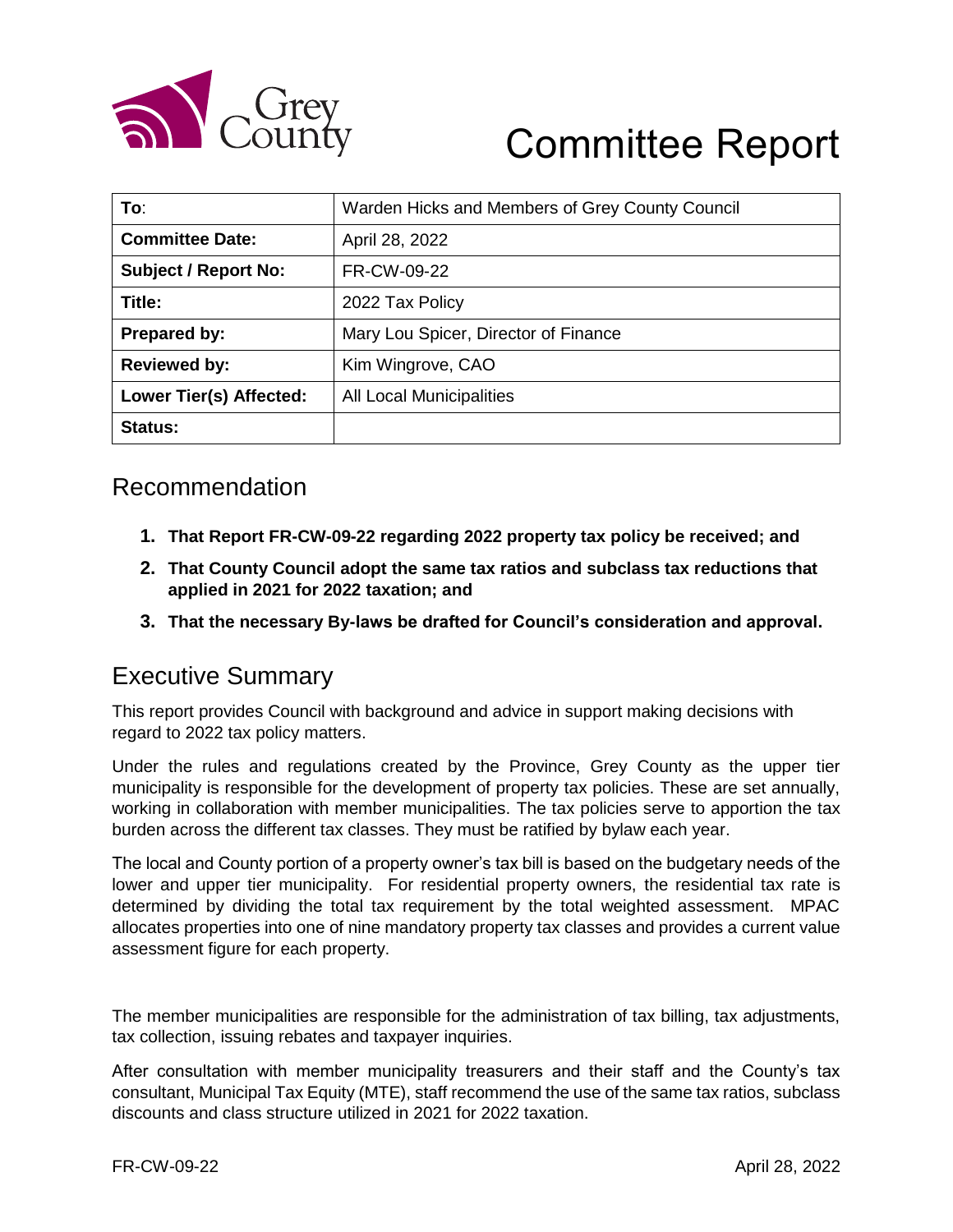The information and recommendations contained in this report have no impact on the County's 2022 approved budget; it reflects how the County and member municipalities tax levies will be distributed among the various property tax classes.

### Background and Discussion

The purpose of this report is to provide County Council with the background and advice in regard to various tax policy decisions that will influence how the 2022 property tax levy is shared amongst different classes of property and also among the County's 9 member municipalities.

These decisions, which must be ratified and enacted via by-law, will impact the final balance of both local and County tax levies, however, they will have no bearing on tax rates for school purposes, which are set by the Province.

In preparation for this report, the tax policy items set out below were discussed on February 15<sup>th</sup> and March 11<sup>th</sup> with the local municipal treasurers and staff to receive their input, direction, and support.

### Property Assessment and Taxation

Ontario's property tax system is complex and relies on a number of participants including Provincial Government, the Municipal Property Assessment Corporation (MPAC), municipalities and taxpayers themselves.

The overall tax and assessment system is shaped by provincial legislation and regulations, which establish each participant's roles, responsibilities, and limitations. As an upper-tier municipality, the County of Grey is charged with levying its own purpose taxes and must also make a host of tax policy decisions that will shape the property tax program throughout the County.

### Current Value Assessment and Assessment Cycles

The Municipal Property Assessment Corporation (MPAC) is responsible for returning and adjusting the property assessment rolls against which property taxes are levied in Ontario. Each property is classified in accordance with its use, nature and/or zoning and is assigned an assessment value based on a specific valuation date. Between 2009 and 2020, values were updated to reflect a newer valuation date every four years with the latest reassessment based on the estimated market value of properties as of January 1, 2016. Valuation increases from one cycle to the next were phased-in in equal 25% increases over the four-year cycles, while decreases flowed through immediately.

2021 was scheduled to be the first year of a new assessment cycle moving from January 1, 2016, values to January 1, 2019, market values, however, this reassessment was *Paused* in early 2020 as part of the Province's response to the ongoing public health crisis (COVID-19). As part of its 2021 Spring Budget, the Province extended this pause through 2023. As such, property taxes will once again be levied against the 2016 based CVA's for 2022. At no time since the current system was introduced in 1998 have taxes been levied against assessments so disconnected and distant from actual market values and it is unknown/unclear when or how the reassessment exercise will be restarted.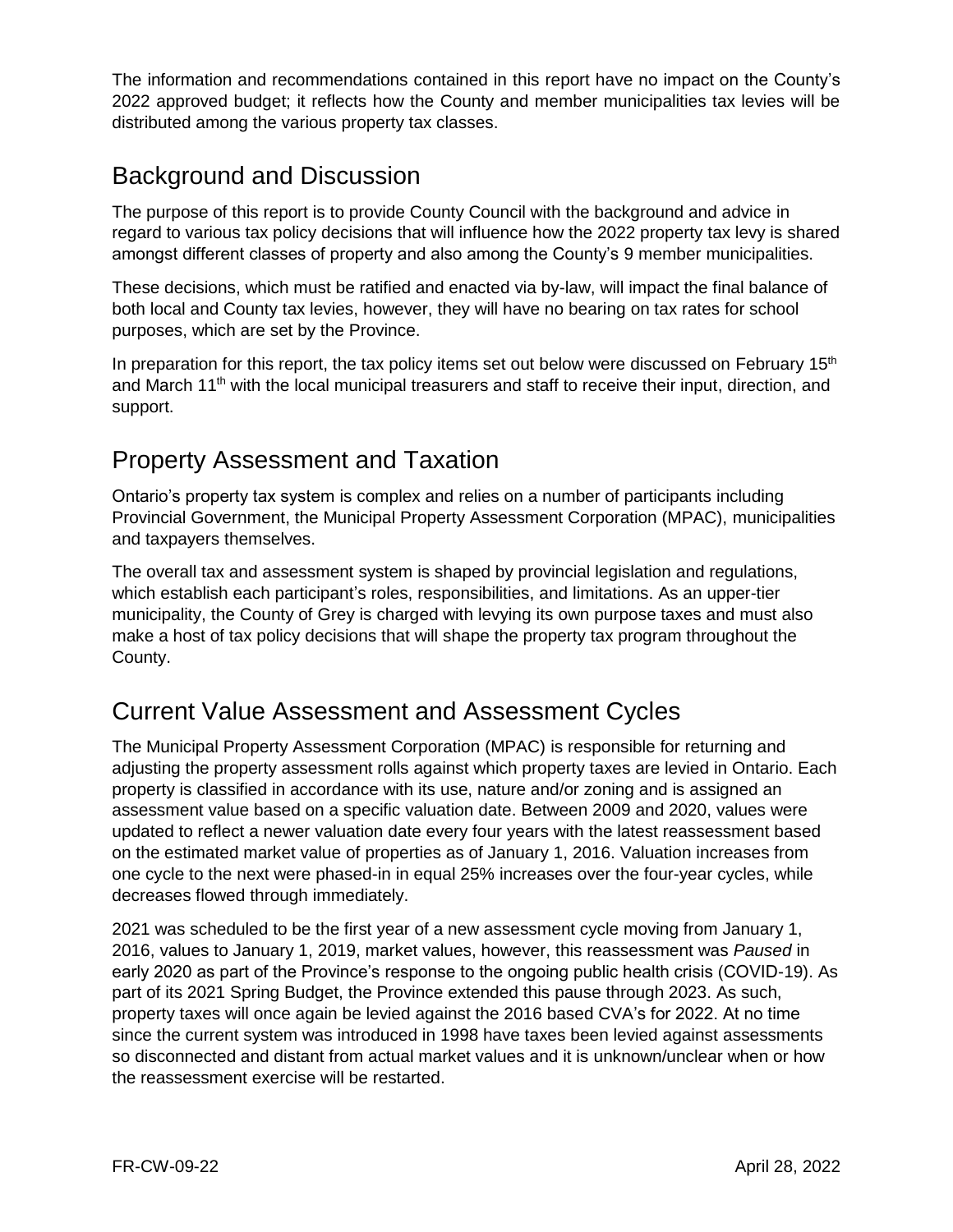# Real Assessment Growth and Loss

Property assessments change in one of two fundamental ways:

- 1) They are updated to reflect the property's value as of a more current/recent real estate market (Reassessment); or
- 2) In response to a change in a property's state, use or condition, which represents actual growth (negative or positive) within the municipality's assessment and tax base.

Despite the pause on reassessment, real growth continues to occur in the real world and the roll is continually updated to reflect these changes in the state, use and condition of property. And, unlike reassessment, which simply involves valuing the same properties at a different point in time, positive growth represents new property, an expanded tax base and additional revenue for the municipality.

A municipality's annual growth is measured as the net of all changes processed from when the roll is originally returned, to when it is finally closed (coincided with the return of the next year's roll). The County's 2021 assessment growth, as was noted in the 2022 budget, is summarized in Table 1.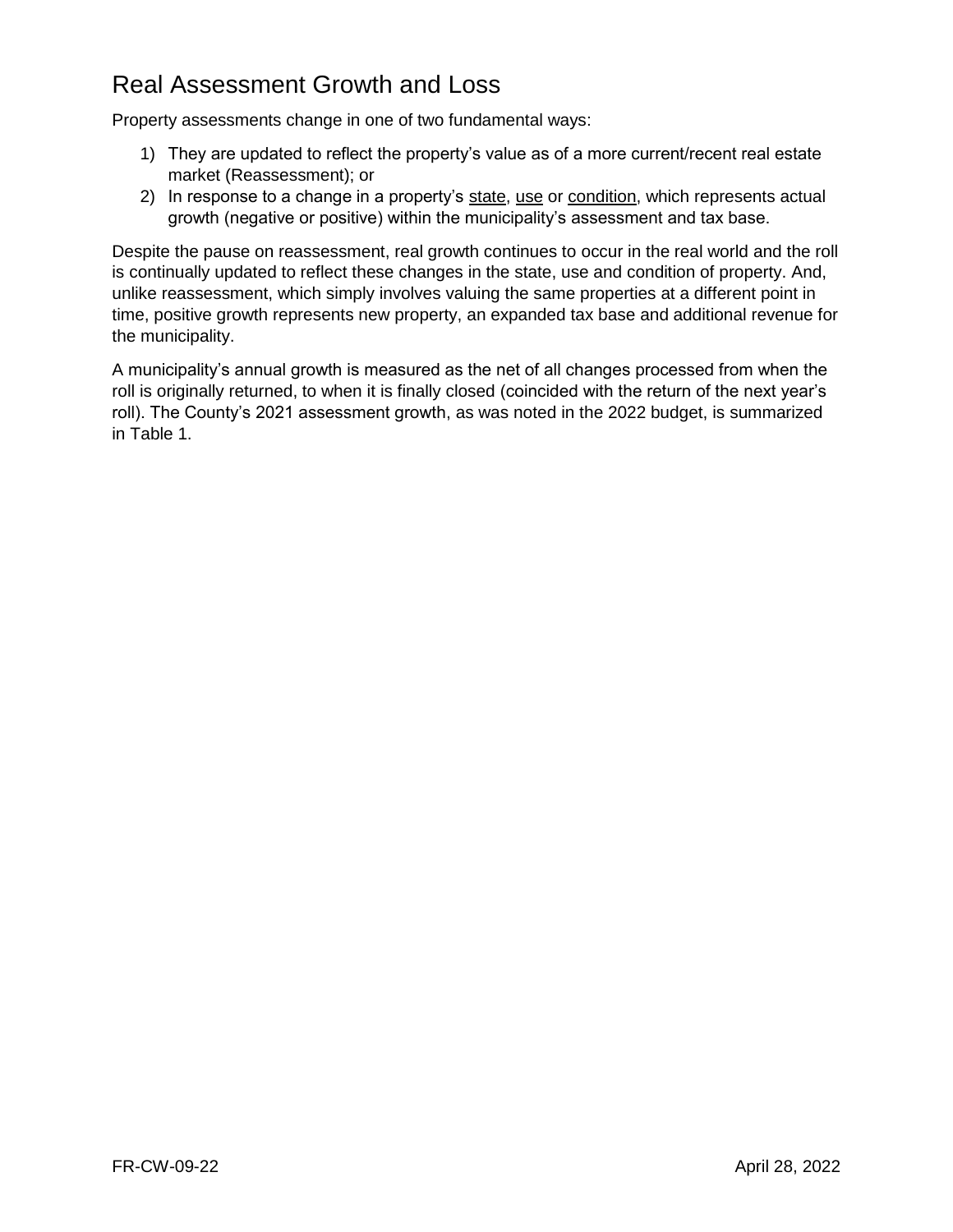|                           | <b>2021 Current Value Assessment</b> |                   |                       |          |  |  |
|---------------------------|--------------------------------------|-------------------|-----------------------|----------|--|--|
| <b>Realty Tax Class</b>   | <b>As Returned</b>                   | <b>As Revised</b> | <b>In-Year Growth</b> |          |  |  |
| <b>Residential</b>        | 14,119,480,883                       | 14,409,254,734    | 289,773,851           | 2.05%    |  |  |
| Farm                      | 2,969,708,885                        | 2,993,349,325     | 23,640,440            | 0.80%    |  |  |
| <b>Managed Forest</b>     | 181,344,106                          | 186,219,523       | 4,875,417             | 2.69%    |  |  |
| New Multi-Residential     | 13,735,000                           | 13,735,000        | 0                     | $0.00\%$ |  |  |
| <b>Multi-Residential</b>  | 258,364,295                          | 259,620,395       | 1,256,100             | 0.49%    |  |  |
| Commercial                | 1,020,265,957                        | 1,038,835,786     | 18,569,829            | 1.82%    |  |  |
| <b>Resort Condominium</b> | 237,943,100                          | 237,943,100       | 0                     | $0.00\%$ |  |  |
| Industrial                | 189,868,247                          | 187,349,471       | $-2,518,776$          | $-1.33%$ |  |  |
| Landfill                  | 1,689,000                            | 1,689,000         | 0                     | $0.00\%$ |  |  |
| Pipeline                  | 45,696,300                           | 55,148,300        | 9,452,000             | 20.68%   |  |  |
| Total (Taxable + PIL)     | 19,038,095,773                       | 19,383,144,634    | 345,048,861           | 1.81%    |  |  |

#### **Table 1: 2021 Assessment Growth**

### Revenue Growth and New Year Tax Base Capacity

When the roll is updated to reflect new property, the changes can reach back for multiple years, a single year, or in some cases, the changes will only apply on a go-forward basis. These changes and updates will generally result in actual cash revenues collected from retroactive supplementary and omitted assessment billings.

From a tax policy perspective, and for the purposes of the municipality's annual levy decisions, we must consider this growth from a different perspective. In this context we are measuring the overall size and capacity of the tax base as we enter the new year, in comparison to the tax base against which the County levied taxes last year.

On an annualized basis, the net growth-related gain or loss in taxation capacity is the difference between the total tax amount as determined against the returned roll and the total tax as determined against the roll as revised. The County's 2021 annualized revenue growth is summarized in Table 2.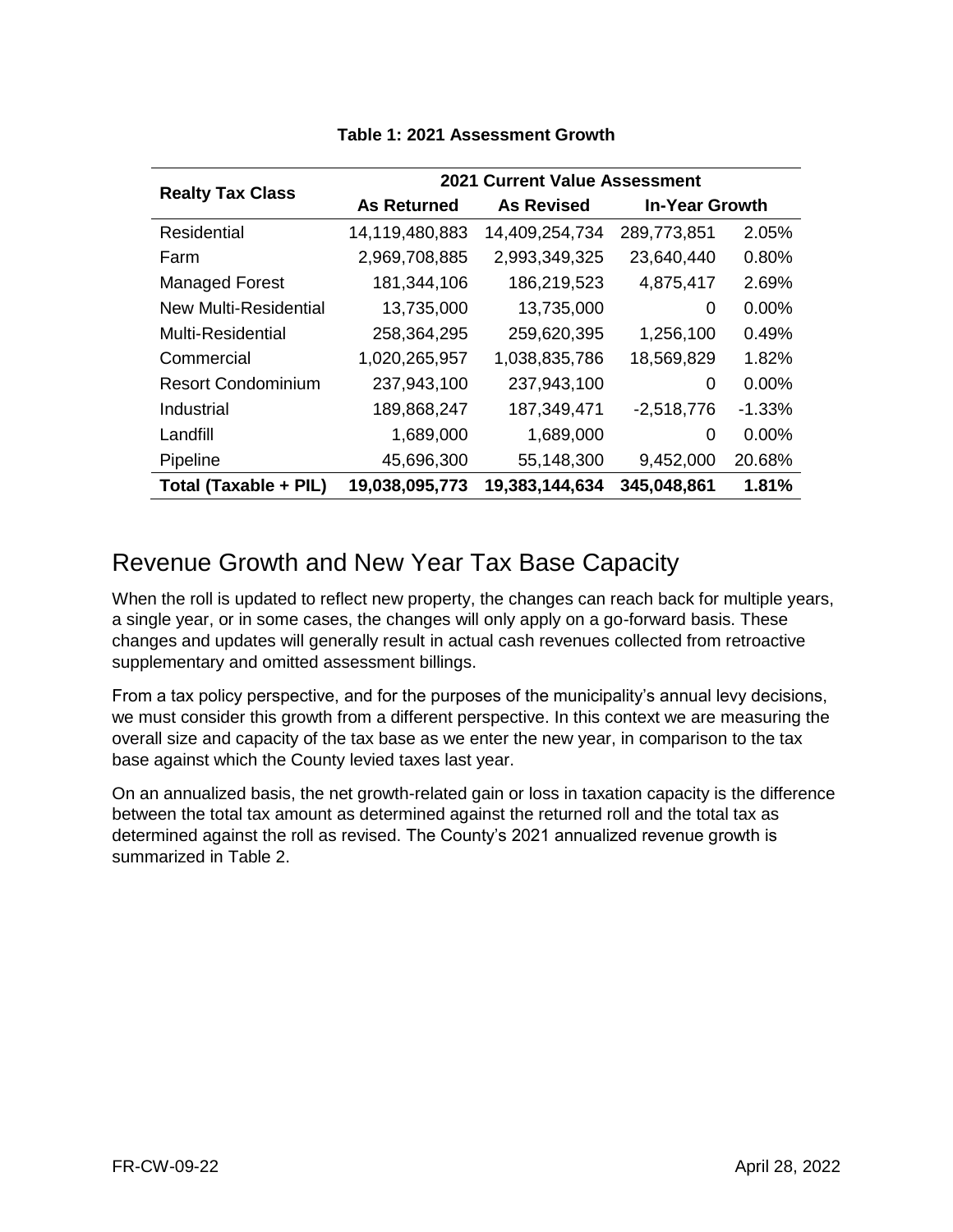| <b>Realty Tax Class</b>       | <b>Grey County General Levy</b> |                   |                       |          |  |
|-------------------------------|---------------------------------|-------------------|-----------------------|----------|--|
|                               | <b>As Levied</b>                | <b>As Revised</b> | <b>In-Year Growth</b> |          |  |
| Residential                   | \$45,695,877                    | \$46,722,888      | \$1,027,011           | 2.25%    |  |
| Farm                          | \$2,350,278                     | \$2,369,412       | \$19,134              | 0.81%    |  |
| <b>Managed Forest</b>         | \$164,743                       | \$169,174         | \$4,431               | 2.69%    |  |
| New Multi-Residential         | \$11,942                        | \$11,942          | \$0                   | 0.00%    |  |
| Multi-Residential             | \$579,208                       | \$579,177         | $-$ \$31              | $-0.01%$ |  |
| Commercial                    | \$3,195,727                     | \$3,287,891       | \$92,164              | 2.88%    |  |
| <b>Resort Condominium</b>     | \$864,978                       | \$864,978         | \$0                   | 0.00%    |  |
| Industrial                    | \$1,037,148                     | \$1,030,295       | $-$ \$6,853           | $-0.66%$ |  |
| Landfill                      | \$6,140                         | \$6,140           | \$0                   | 0.00%    |  |
| Pipeline                      | \$130,962                       | \$166,802         | \$35,840              | 27.37%   |  |
| <b>Total (Excluding O.S.)</b> | \$54,037,003                    | \$55,208,699      | \$1,171,696           | 2.17%    |  |
| <b>Owen Sound Requisition</b> | \$8,305,863                     | \$8,307,411       | \$1,548               | 0.02%    |  |
| <b>Grand Total</b>            | \$62,342,866                    | \$63,516,110      | \$1,173,244           | 1.88%    |  |

**Table 2: 2021 Revenue Growth and Year-End Levy Capacity**

The calculation of annualized revenue growth is a critical input for the new taxation year as it establishes the "revenue limit" for the coming year. This revenue limit represents the tax dollars that can be raised for the new year with a 0% levy change. Table 3 provides a summary of 2021 revenue growth by member municipality along with the corresponding growth in each municipality's own purpose general levy.

|                           | 2021 Municipal Levy Growth |       |             |                               |  |  |
|---------------------------|----------------------------|-------|-------------|-------------------------------|--|--|
| <b>Local Municipality</b> | <b>County Levy</b>         |       |             | <b>Local Municipal Levies</b> |  |  |
| Chatsworth                | \$46,057                   | 1.45% | \$89,828    | 1.45%                         |  |  |
| Georgian Bluffs           | \$94,617                   | 1.43% | \$150,651   | 1.43%                         |  |  |
| <b>Grey Highlands</b>     | \$73,844                   | 1.02% | \$122,824   | 1.02%                         |  |  |
| Hanover                   | \$41,626                   | 1.36% | \$100,124   | 1.36%                         |  |  |
| Meaford                   | \$94,080                   | 1.37% | \$212,416   | 1.37%                         |  |  |
| Owen Sound                | \$1,548                    | 0.02% | \$5,902     | 0.02%                         |  |  |
| Southgate                 | \$90,870                   | 2.45% | \$196,111   | 2.45%                         |  |  |
| The Blue Mountains        | \$626,480                  | 3.65% | \$635,690   | 3.65%                         |  |  |
| <b>West Grey</b>          | \$104,124                  | 1.68% | \$185,576   | 1.68%                         |  |  |
| <b>County Wide</b>        | \$1,173,246                | 1.88% | \$1,699,122 | 1.42%                         |  |  |

|  |  |  | Table 3: 2021 Revenue Growth by Local Area Municipality |
|--|--|--|---------------------------------------------------------|
|  |  |  |                                                         |

Another aspect of growth that is critical to keep in mind, is that the increased revenue is derived exclusively from new or newly improved property. Existing taxpayers do not contribute to this revenue increase. This is particularly important when considering changes in upper-tier requisition from one year to the next.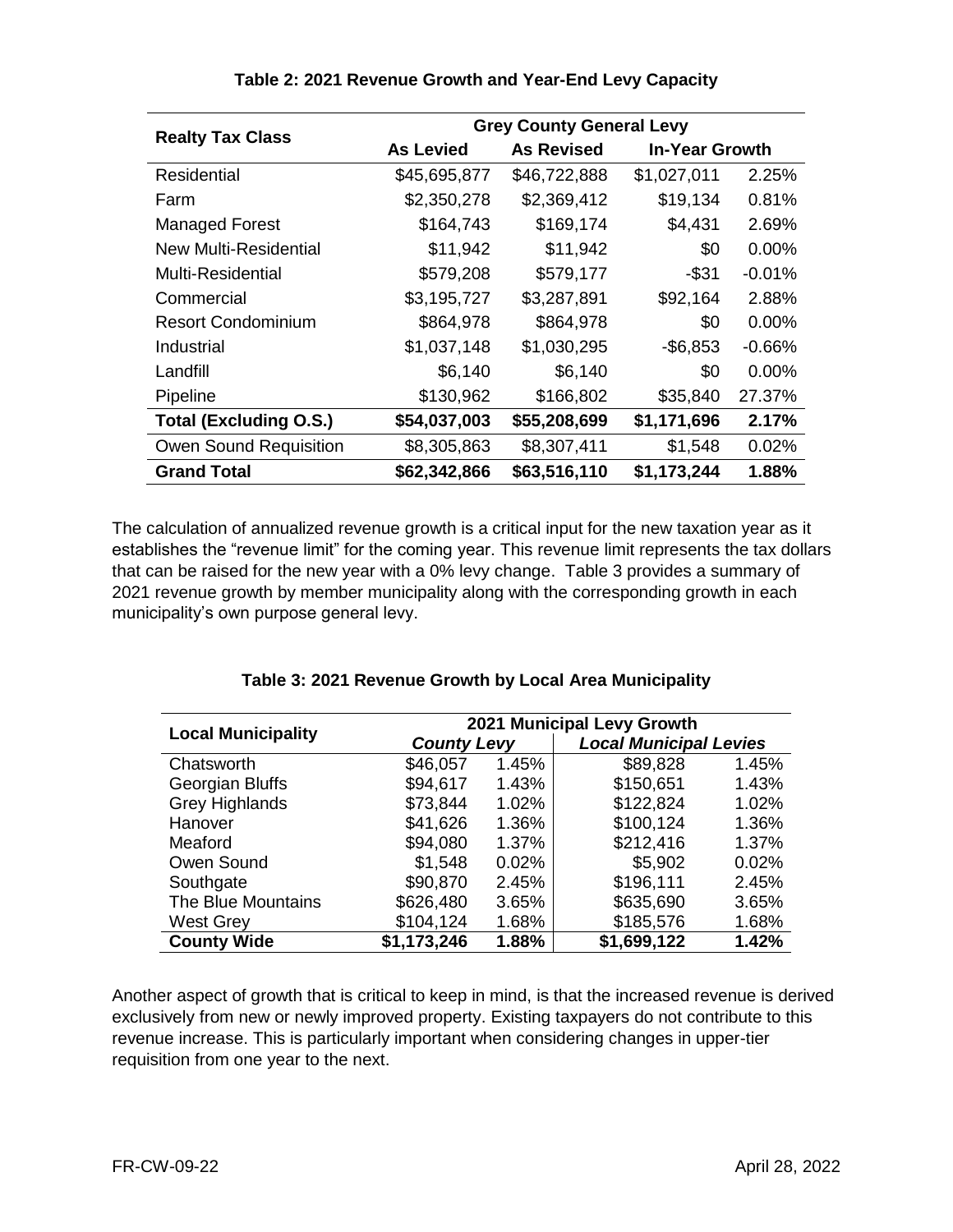# 2022 Base-Line Taxation Landscape

In the absence of any reassessment or phase-in for 2022 the distribution of the County's 2022 revenue neutral starting levy varies little from the year-end position summarized in Tables 2 and 3 above. There is a modest realignment when the County's revenue limit is raised against the assessment roll as returned for 2022 under status quo tax policy. The starting notional tax rates for County purposes are set out in Table 4.

| <b>Realty Tax Class</b>   | <b>Start</b>  | <b>Upper Tier General Rates</b> |               |               |  |
|---------------------------|---------------|---------------------------------|---------------|---------------|--|
|                           | <b>Ratios</b> | 2021 Actual                     | 2022 Notional | <b>Change</b> |  |
| Residential               | 1.000000      | 0.00363523                      | 0.00363459    | $-0.02%$      |  |
| Farm                      | 0.218000      | 0.00079248                      | 0.00079234    | $-0.02%$      |  |
| <b>Managed Forest</b>     | 0.250000      | 0.00090881                      | 0.00090865    | $-0.02%$      |  |
| New Multi-Residential     | 1.000000      | 0.00363523                      | 0.00363459    | $-0.02%$      |  |
| <b>Multi-Residential</b>  | 1.441197      | 0.00523908                      | 0.00523816    | $-0.02%$      |  |
| Commercial                | 1.296900      | 0.00471453                      | 0.00471370    | $-0.02%$      |  |
| <b>Resort Condominium</b> | 1.000000      | 0.00363523                      | 0.00363459    | $-0.02%$      |  |
| Industrial                | 1.831000      | 0.00665611                      | 0.00665493    | $-0.02%$      |  |
| Landfill                  | 1.000000      | 0.00363523                      | 0.00363459    | $-0.02%$      |  |
| Pipeline                  | 0.906848      | 0.00329660                      | 0.00329602    | $-0.02%$      |  |

#### **Table 4: Starting Ratios Notional Tax Rates – County Levy**

Table 5 provides a summary of this year's notional levy.

|                               | <b>Grey County General Levy</b> |                         |                   |          |  |
|-------------------------------|---------------------------------|-------------------------|-------------------|----------|--|
| <b>Realty Tax Class</b>       | 2021 As<br><b>Revised</b>       | 2022<br><b>Notional</b> | <b>Difference</b> |          |  |
| Residential                   | \$46,722,888                    | \$46,714,662            | $-$ \$8,226       | $-0.02%$ |  |
| Farm                          | \$2,369,412                     | \$2,368,994             | $-$ \$418         | $-0.02%$ |  |
| <b>Managed Forest</b>         | \$169,174                       | \$169,144               | $-$ \$30          | $-0.02%$ |  |
| New Multi-Residential         | \$11,942                        | \$11,940                | $-$ \$2           | $-0.02%$ |  |
| Multi-Residential             | \$579,177                       | \$579,075               | $-$102$           | $-0.02%$ |  |
| Commercial                    | \$3,287,891                     | \$3,287,312             | $-$ \$579         | $-0.02%$ |  |
| <b>Resort Condominium</b>     | \$864,978                       | \$864,826               | $-$152$           | $-0.02%$ |  |
| Industrial                    | \$1,030,295                     | \$1,030,112             | $-$183$           | $-0.02%$ |  |
| Landfill                      | \$6,140                         | \$6,139                 | -\$1              | $-0.02%$ |  |
| Pipeline                      | \$166,802                       | \$166,773               | $-$29$            | $-0.02%$ |  |
| <b>Total (Excluding O.S.)</b> | \$55,208,699                    | \$55,198,977            | $-$9,722$         | $-0.02%$ |  |
| Owen Sound Requisition        | \$8,307,411                     | \$8,317,137             | \$9,726           | 0.12%    |  |
| <b>Grand Total</b>            | \$63,516,110                    | \$63,516,114            | \$4               | 0.00%    |  |

#### **Table 5: 2022 Notional Levy and Year-Over-Year Shifts**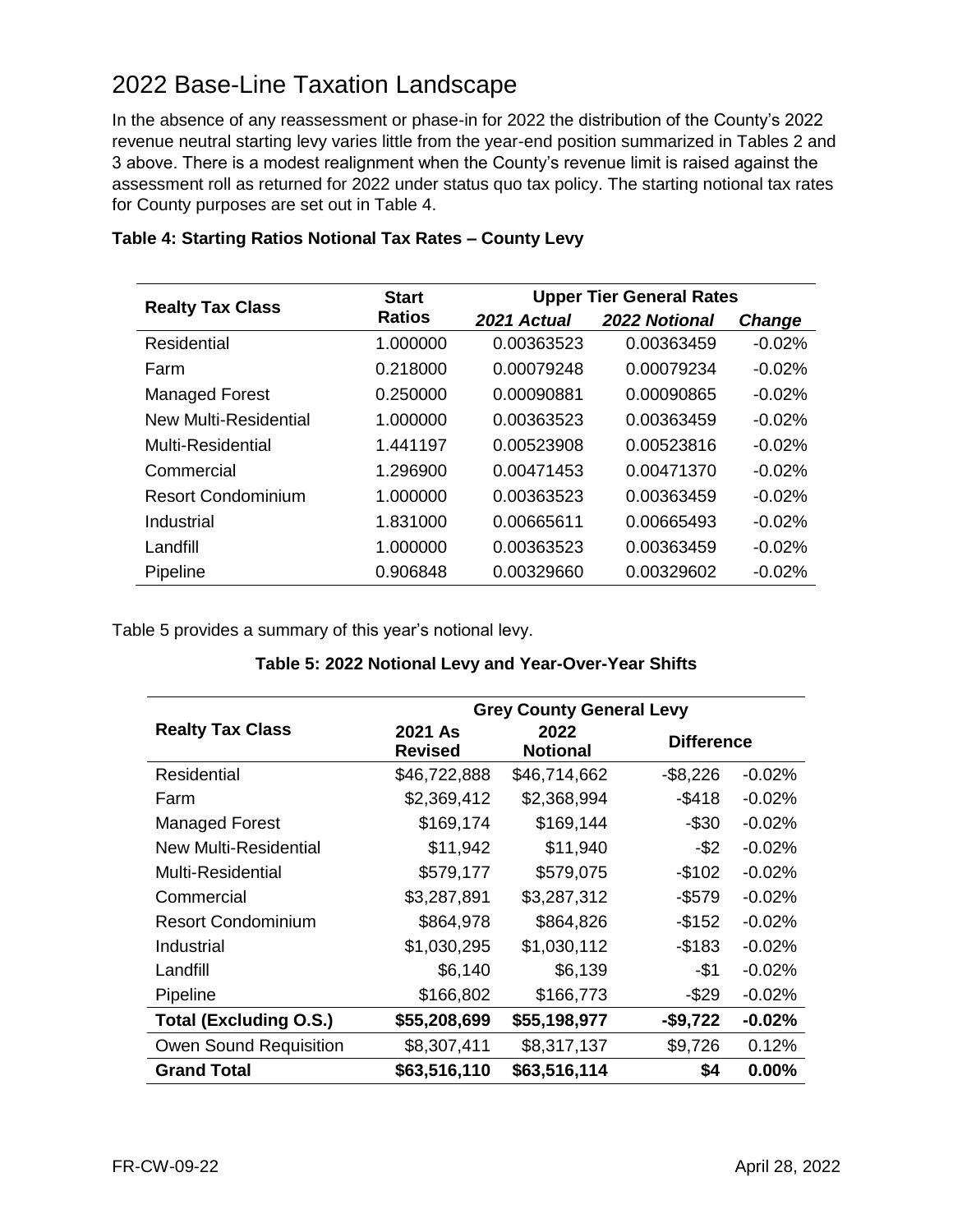# Tax Policy and the Balance of Taxation

The *Municipal Act*, 2001 provides municipalities with a range of tax policy tools that serve to influence and alter the distribution of the tax burden both within and between property tax classes. Some of these tools are optional and may be called upon to address specific circumstances, others are integral to our tax system and must be set each year before final tax rates can be calculated.

As an upper-tier municipality, the County is responsible for establishing the class structure that applies and for setting tax ratios and subclass discounts on an annual basis. The tax ratios and discounts influence how the overall levy will be shared amongst different classes and types of property. Optional classes and subclasses may be employed to create more fine-grained policy schemes with varied ratio and discount sets.

The tax policy scheme employed does not impact the amount of taxes levied or collected, simply the distribution of the taxes to be raised. Similarly, changing tax ratios, discounts or class structure will not result in a municipality raising any more, or any fewer tax dollars overall; such changes will, however, result in tax shifts at the property and class levels and among area municipalities depending on the assessment make up within each.

# Tax Ratios

Tax ratios effectively alter the weighting, or distribution of the levy which results in the share of tax differing from the share of assessment for each class. The more dramatic the ratio, the larger the difference between the share of assessment and share of tax each class carries. By changing tax ratios, the municipality can influence and alter this balance. Table 6 documents how the County's status quo tax class and tax policy scheme influences the balance of taxation.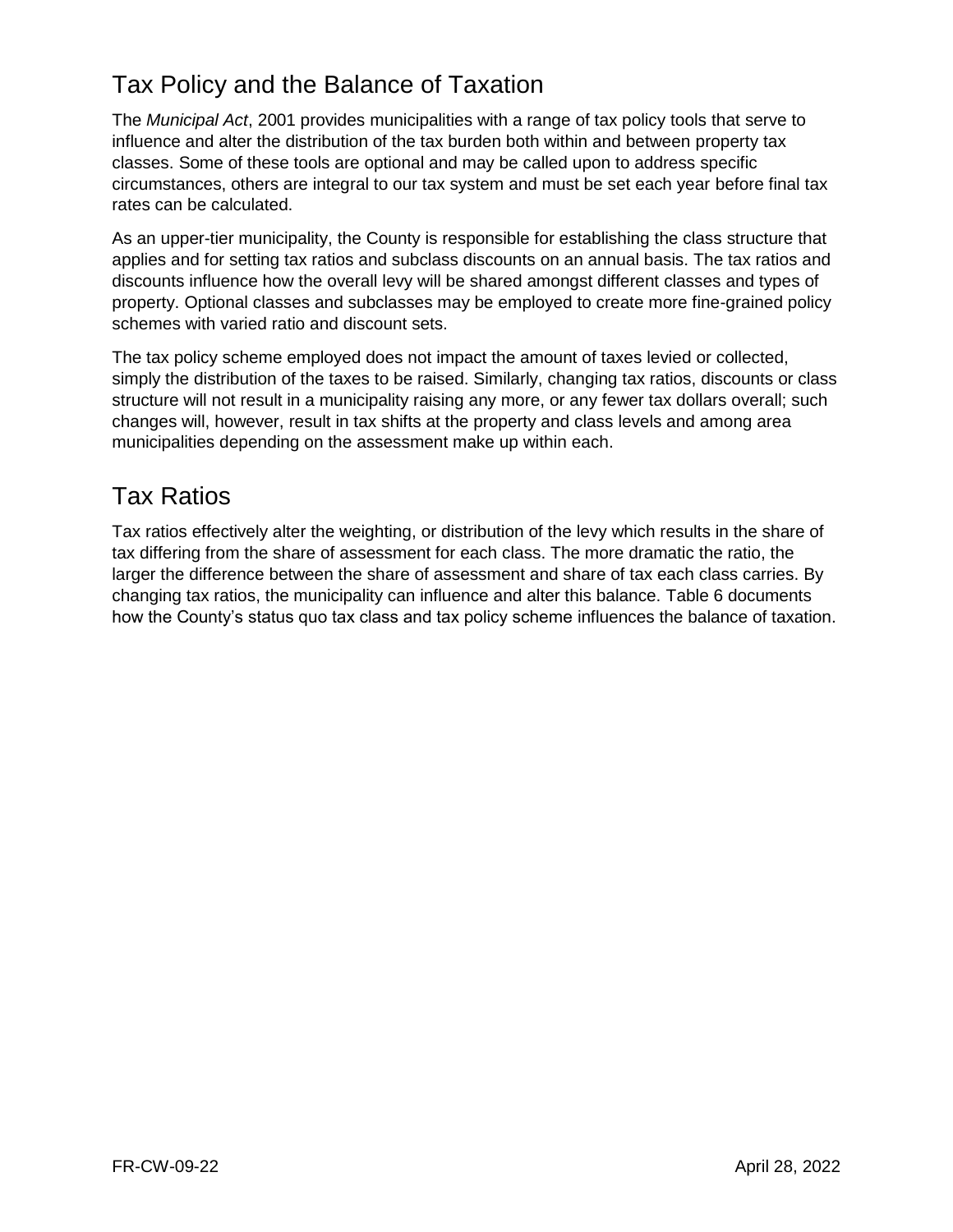| <b>Realty Tax Class</b>       | <b>2022 CVA</b> | <b>Share</b> | <b>Start Ratio</b>    | <b>Notional Tax</b> | <b>Share</b> |
|-------------------------------|-----------------|--------------|-----------------------|---------------------|--------------|
| <b>Residential</b>            | 12,853,487,287  | 66.31%       | 1.000000              | \$46,714,662        | 73.55%       |
| Farm                          | 2,989,870,125   | 15.43%       | 0.218000              | \$2,368,994         | 3.73%        |
| <b>Managed Forest</b>         | 186,148,423     | 0.96%        | 0.250000              | \$169,144           | 0.27%        |
| <b>New Multi-Residential</b>  | 3,285,000       | 0.02%        | 1.000000              | \$11,940            | 0.02%        |
| Multi-Residential             | 110,549,328     | $0.57\%$     | 1.441197              | \$579,075           | 0.91%        |
| Commercial                    | 697,395,227     | 3.60%        | 1.296900              | \$3,287,312         | 5.18%        |
| <b>Resort Condominium</b>     | 237,943,100     | 1.23%        | 1.000000              | \$864,826           | 1.36%        |
| Industrial                    | 154,789,317     | $0.80\%$     | 1.831000              | \$1,030,112         | 1.62%        |
| Landfill                      | 1,689,000       | $0.01\%$     | 1.000000              | \$6,139             | 0.01%        |
| Pipeline                      | 50,598,300      | 0.26%        | 0.906848              | \$166,773           | 0.26%        |
| <b>Total (Excluding OS)</b>   | 17,285,755,107  | 89.18%       |                       | \$55,198,977        | 86.91%       |
| <b>Owen Sound Requisition</b> | 2,097,389,527   | 10.82%       | See Note <sup>1</sup> | \$8,317,137         | 13.09%       |
| <b>Grand Total</b>            | 19,383,144,634  | 100.00%      |                       | \$63,516,114        | 100.00%      |

#### **Table 6: 2022 Starting Ratios and Balance of Taxation**

In setting tax ratios for any year, Council is constrained by a complex set of Provincial rules and limitations. Generally speaking, a municipality may choose to maintain the prior year's ratios or establish new ratio(s) that are closer to or fall within the Provincially prescribed *Ranges of Fairness.* The exemptions to this are the residential and managed forest classes. Residential is the fixed base against which all other ratios are applied, the managed forest ratio is fixed at 0.25. Table 7 sets out the County's 2022 status quo tax ratios and Council's range of flexibility for each.

 $\overline{a}$ 

<sup>1</sup> The City of Owen Sound's annual requisition is calculated using the County's actual rates and ratios. The total amount is shown here because the distribution will change for actual tax billing based on the City's unique tax ratio structure.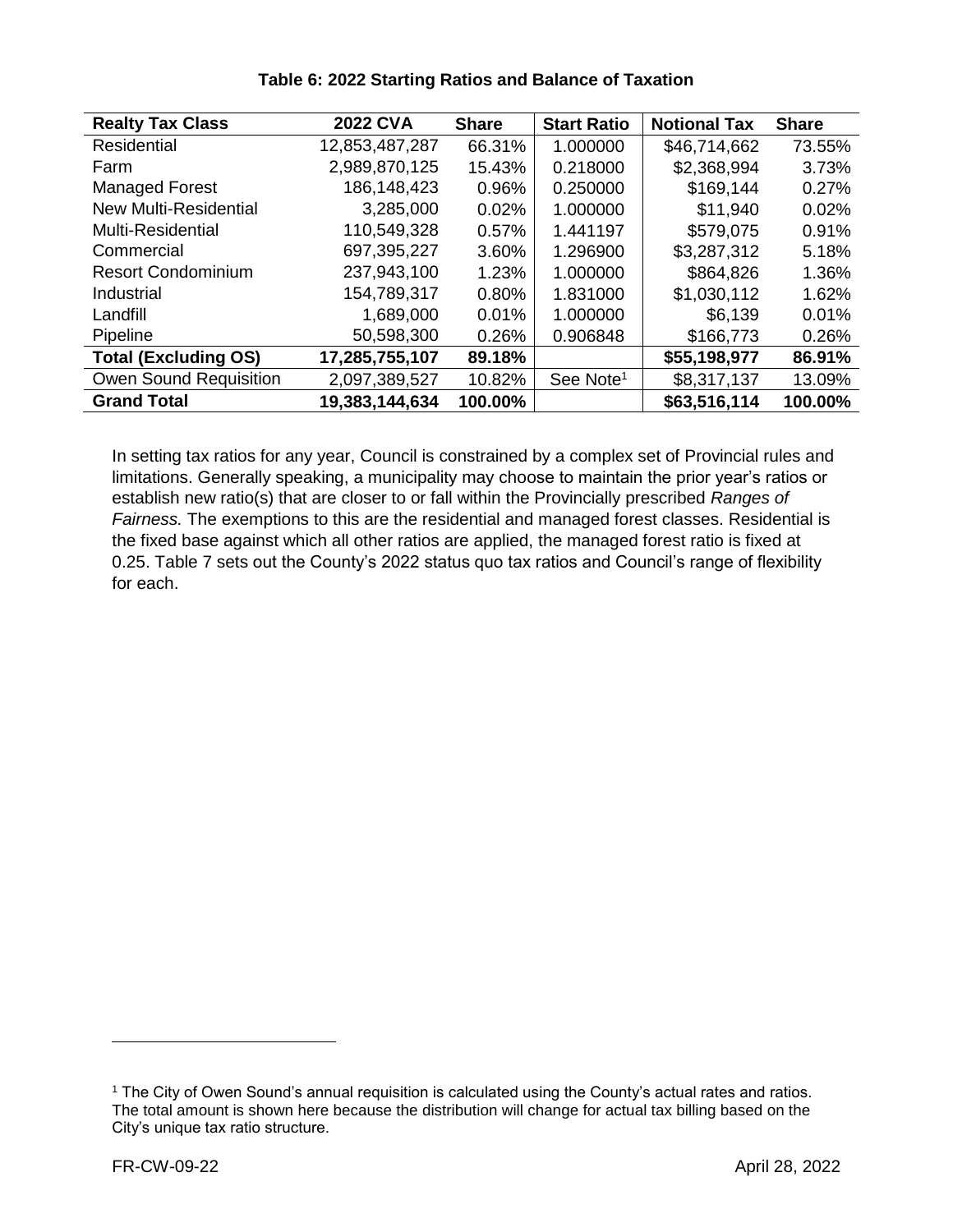|              | 2022 Ratio Flexibility                                                                                                        |  |
|--------------|-------------------------------------------------------------------------------------------------------------------------------|--|
| <b>Upper</b> |                                                                                                                               |  |
| 1.000000     |                                                                                                                               |  |
| 0.250000     |                                                                                                                               |  |
| 0.250000     |                                                                                                                               |  |
| 1.100000     |                                                                                                                               |  |
| 1.441197     |                                                                                                                               |  |
| 1.296900     |                                                                                                                               |  |
| 1.100000     |                                                                                                                               |  |
| 1.831000     |                                                                                                                               |  |
| 1.100000     |                                                                                                                               |  |
| 0.906848     |                                                                                                                               |  |
|              | Lower<br>1.000000<br>0.000000<br>0.250000<br>1.000000<br>1.000000<br>0.600000<br>1.000000<br>0.600000<br>0.600000<br>0.600000 |  |

#### **Table 7: Status Quo Tax Ratios, Provincial Limits and Ranges of Flexibility**

### Subclasses and Subclass Discounts

In addition to classes and ratios, there are subclasses that apply to different property types depending on use, zoning, nature of improvements and nature of enterprise. These include:

- Commercial and Industrial **Vacant Land**, which apply primarily to properties in these classes, that have no assessable improvement (buildings).
- Commercial and Industrial **Excess Land** subclasses capture portions of improved property where the land a building sits on is larger than required under municipal planning rules.
- Properties coded as **Farmland Awaiting Development** *(FAD)* are properties still being farmed but have had a plan of subdivision registered *(FAD1)* or building permits have been issued *(FAD2)*. These may be residential, multi-residential, commercial, or industrial subclasses, depending on the future use of the land.
- **Small Scale-On Farm Business (SSOFB)** subclasses apply to marginal portions of eligible commercial and industrial improvements on farm properties. Eligible improvements must be primarily used to process, manufacture, sell or market something connected with the farming activity. (**SSOFB 1)** applies to the first 50,000 of eligible CVA, (**SSOFB 2)** applies to the next 50,000 of eligible CVA.

Municipalities may also implement Small Business Subclasses; however, these must be designed locally within Provincially established parameters.

As of 2021, the County only utilizes the first subclass of Farmland Awaiting Development. These subclasses are taxed at 25% of the residential tax rate for municipal and education purposes.

# Optional Property Classes

The County of Grey in 2005 established a Resort Condominium property class and in 2012 adopted the New Multi-Residential property, which became a default class in 2017.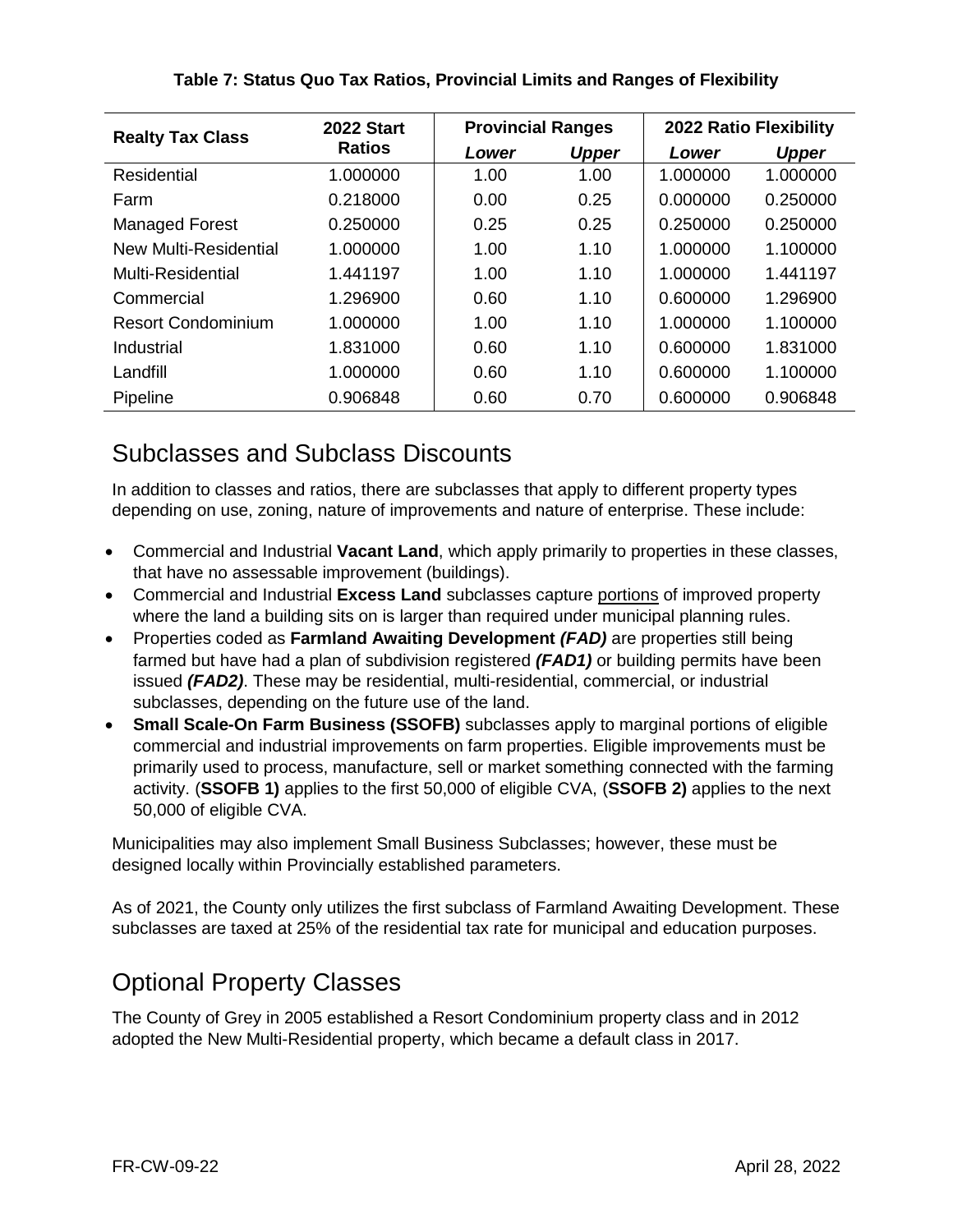# 2022 Tax Policy Recommendations

That the Director of Finance be directed to prepare the necessary by-law to set tax policy and County tax rates for 2022 based on:

- The County's 2021 tax class structure, tax ratios and subclass discount treatment; and
- The County's 2022 own-purpose levy requirement as established under By-Law No. 5129-22, a By-law to Adopt the Estimates and Revenue and Expenditures for the Year 2022, which was adopted by Council on February 10, 2022.

# Draft Tax Rates and Levy Distribution

Tables 8, 9 and 10 have been included to document the tax parameters and the general distribution of the County levy based on the recommendations set out above.

| . ,                          |                                                 |                            |              |                   |  |  |  |
|------------------------------|-------------------------------------------------|----------------------------|--------------|-------------------|--|--|--|
| <b>Realty Tax Class /</b>    | <b>Tax Ratios</b>                               | 2022 County Levy Tax Rates |              |                   |  |  |  |
| <b>Subclass</b>              | <b>Revenue</b><br>/ Discounts<br><b>Neutral</b> |                            | <b>Total</b> | <b>Difference</b> |  |  |  |
| Residential                  | 1.000000                                        | 0.00363459                 | 0.00374005   | 2.90%             |  |  |  |
| Farmland Awaiting Dev.       | 0.25                                            | 0.00090865                 | 0.00093501   | 2.90%             |  |  |  |
| Farm                         | 0.218000                                        | 0.00079234                 | 0.00081533   | 2.90%             |  |  |  |
| <b>Managed Forest</b>        | 0.250000                                        | 0.00090865                 | 0.00093501   | 2.90%             |  |  |  |
| <b>New Multi-Residential</b> | 1.000000                                        | 0.00363459                 | 0.00374005   | 2.90%             |  |  |  |
| Multi-Residential            | 1.441197                                        | 0.00523816                 | 0.00539015   | 2.90%             |  |  |  |
| Commercial                   | 1.296900                                        | 0.00471370                 | 0.00485047   | 2.90%             |  |  |  |
| <b>Resort Condominium</b>    | 1.000000                                        | 0.00363459                 | 0.00374005   | 2.90%             |  |  |  |
| Industrial                   | 1.831000                                        | 0.00665493                 | 0.00684803   | 2.90%             |  |  |  |
| Landfill                     | 1.000000                                        | 0.00363459                 | 0.00374005   | 2.90%             |  |  |  |
| Pipeline                     | 0.906848                                        | 0.00329602                 | 0.00339166   | 2.90%             |  |  |  |

#### **Table 8: Tax Ratios, Discount Factors and County Rates under Recommended Policy**

| Table 9: 2022 County Levy Based on Recommended Tax Policy |  |  |
|-----------------------------------------------------------|--|--|
|                                                           |  |  |

|                           | 2022 Grey County General Levy                                   |              |                    |       |  |  |
|---------------------------|-----------------------------------------------------------------|--------------|--------------------|-------|--|--|
| <b>Realty Tax Class</b>   | <b>Revenue</b><br>Total<br><b>Neutral</b><br><b>Requirement</b> |              | <b>Levy Change</b> |       |  |  |
| Residential               | \$46,714,662                                                    | \$48,070,119 | \$1,355,457        | 2.90% |  |  |
| Farm                      | \$2,368,994                                                     | \$2,437,731  | \$68,737           | 2.90% |  |  |
| <b>Managed Forest</b>     | \$169,144                                                       | \$174,051    | \$4,907            | 2.90% |  |  |
| New Multi-Residential     | \$11,940                                                        | \$12,286     | \$346              | 2.90% |  |  |
| Multi-Residential         | \$579,075                                                       | \$595,877    | \$16,802           | 2.90% |  |  |
| Commercial                | \$3,287,312                                                     | \$3,382,695  | \$95,383           | 2.90% |  |  |
| <b>Resort Condominium</b> | \$864,826                                                       | \$889,919    | \$25,093           | 2.90% |  |  |
| Industrial                | \$1,030,112                                                     | \$1,060,002  | \$29,890           | 2.90% |  |  |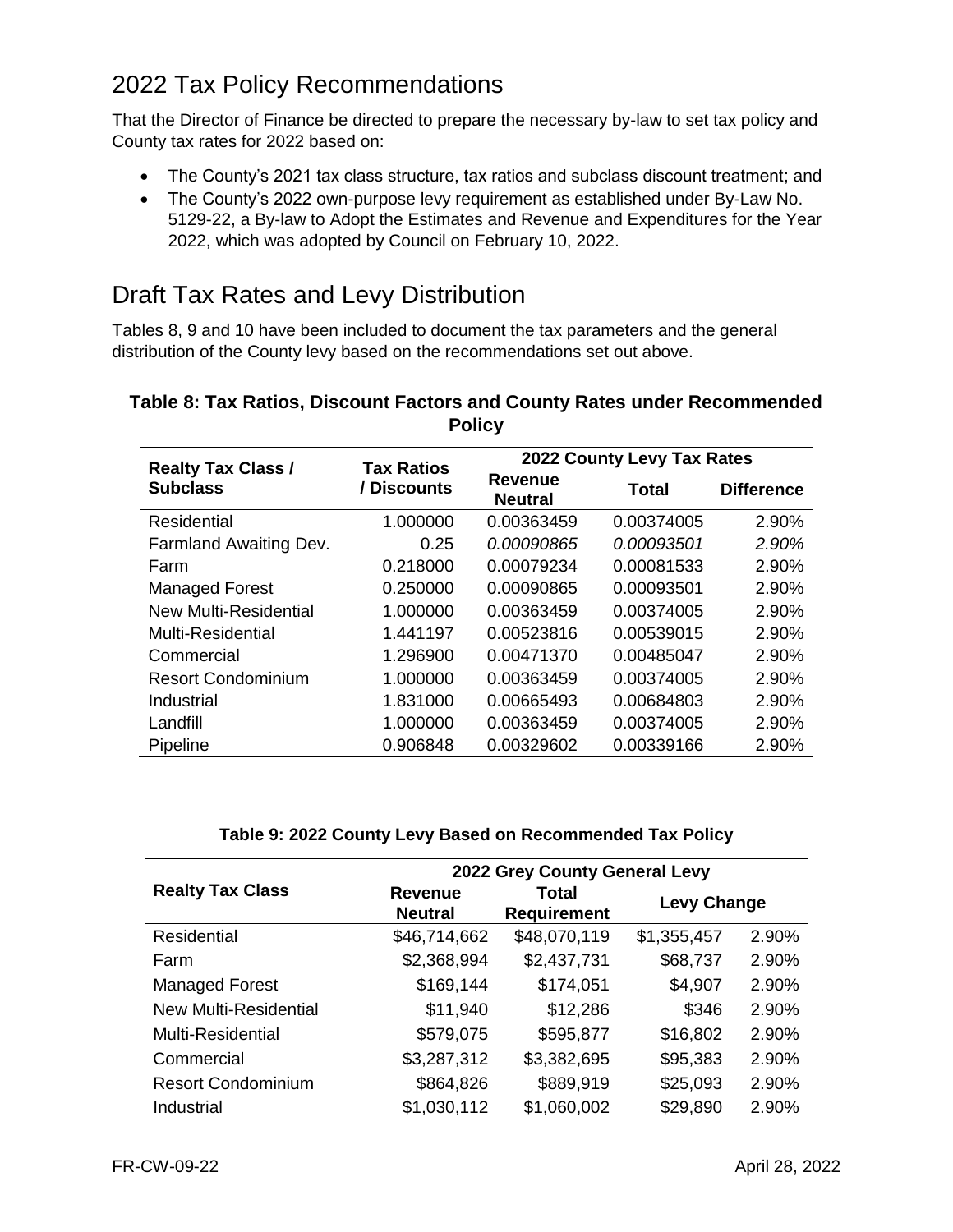| Landfill                      | \$6,139      | \$6,317      | \$178       | 2.90% |
|-------------------------------|--------------|--------------|-------------|-------|
| <b>Pipeline</b>               | \$166,773    | \$171,612    | \$4,839     | 2.90% |
| <b>Total (Excluding O.S.)</b> | \$55,198,977 | \$56,800,609 | \$1,601,632 | 2.90% |
| Owen Sound Requisition        | \$8,317,137  | \$8,558,464  | \$241,327   | 2.90% |
| <b>Grand Total</b>            | \$63,516,114 | \$65,359,073 | \$1,842,959 | 2.90% |

### **Table 10: 2022 County Levy by Local Based on Recommended Tax Policy**

|                           | 2022 County General Levy         |                             |                    |       |  |
|---------------------------|----------------------------------|-----------------------------|--------------------|-------|--|
| <b>Local Municipality</b> | <b>Revenue</b><br><b>Neutral</b> | Total<br><b>Requirement</b> | <b>Levy Change</b> |       |  |
| Chatsworth                | \$3,226,807                      | \$3,320,434                 | \$93,627           | 2.90% |  |
| Georgian Bluffs           | \$6,703,921                      | \$6,898,436                 | \$194,515          | 2.90% |  |
| <b>Grey Highlands</b>     | \$7,331,547                      | \$7,544,274                 | \$212,727          | 2.90% |  |
| Hanover                   | \$3,103,616                      | \$3,193,669                 | \$90,053           | 2.90% |  |
| Meaford                   | \$6,969,101                      | \$7,171,312                 | \$202,211          | 2.90% |  |
| Owen Sound                | \$8,317,139                      | \$8,558,463                 | \$241,324          | 2.90% |  |
| Southgate                 | \$3,802,944                      | \$3,913,286                 | \$110,342          | 2.90% |  |
| The Blue Mountains        | \$17,768,077                     | \$18,283,627                | \$515,550          | 2.90% |  |
| <b>West Grey</b>          | \$6,292,966                      | \$6,475,562                 | \$182,596          | 2.90% |  |
| <b>County Wide</b>        | \$63,516,118                     | \$65,359,063                | \$1,842,945        | 2.90% |  |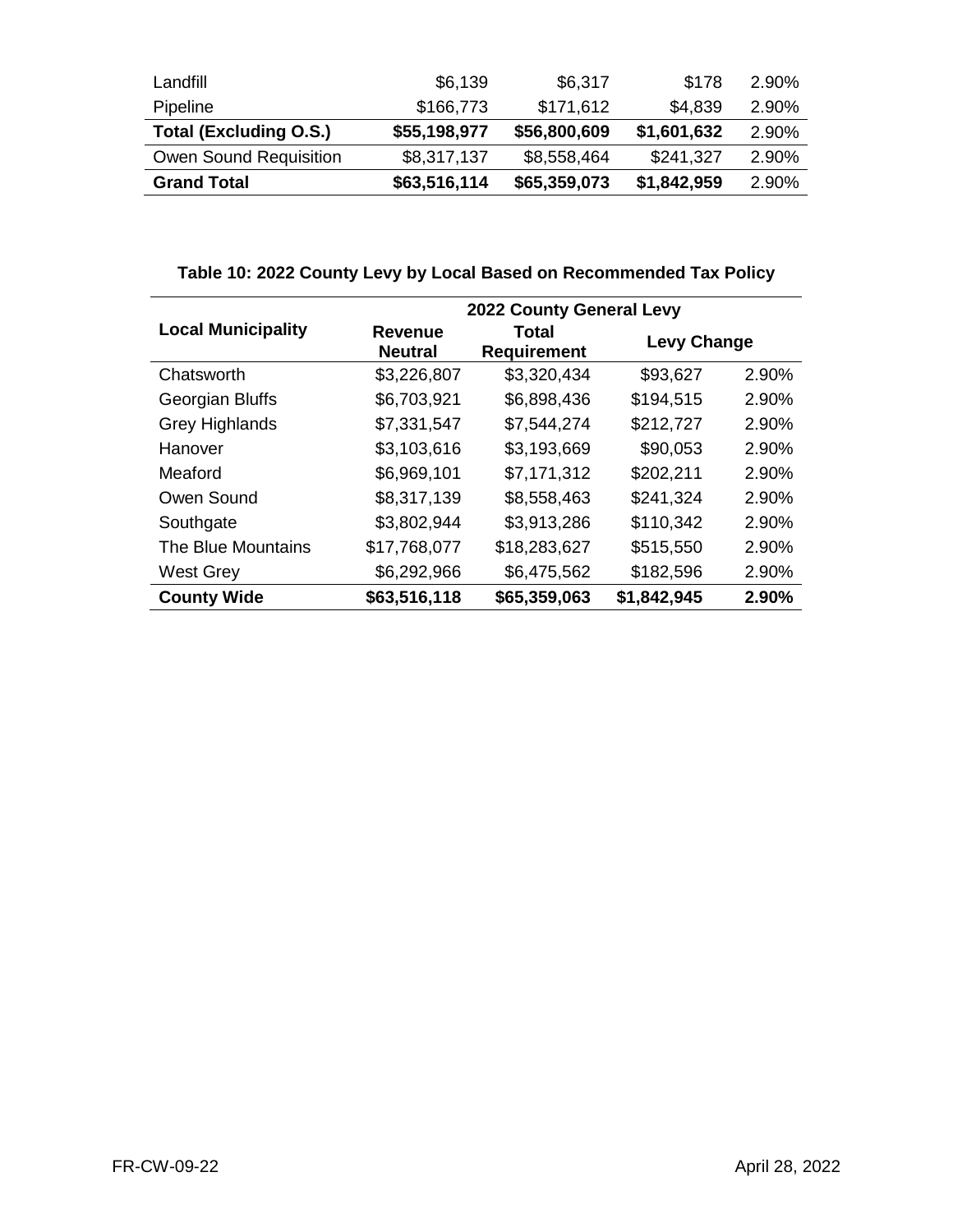# Other Policies

The following policies have been adopted by Council in the past and legislation does not require ratification or reconsideration on an annual basis and is mentioned here for information purposes.

*Tax Relief to Certain Elderly and Disabled Persons who are Owners of Real Property in the County of Grey* – In 2021 the County's relief program was updated to provide for the cancellation of annual tax increases for the purpose of relieving financial hardship for the lowincome seniors and low-income persons with disabilities.

*Tax Rebate Program for the purposes of Providing relief from taxes on Eligible Property Occupied by Eligible Charities –* This program provides for the partial rebate of taxes, or amounts paid on account of taxes by eligible charities and designed similar organizations.

*Business Class Tax Capping -* Business tax capping was originally introduced as a mandatory program to limit reassessment related year-over-year tax changes for multiresidential, commercial, and industrial class properties. As of 2016 municipalities were given tools that allowed for the wind-down of these protection mechanisms as properties reached their full destination tax levels. As of 2020 all business class properties in Grey County had reached this level and the County's requirement to maintain the program ceased.

#### **Provincial Education Property Tax**

*Residential and Farm Rates -* Since 1998, the Minister of Finance has regulated a uniform residential education tax rate (applies to: residential, multi-residential, new multi-residential, and resort condominium) as well as uniform rate for the farm and managed forest property classes.

These rates apply province wide and are unchanged from 2021 at 0.0015300 for residential and 0.0003825 for Farm and Managed Forest.

*Business Education Tax (BET) Rates -* The Province also prescribes business education (BET) rates which were set uniquely by Single and Upper-Tier from 1998 though 2007. In 2008, the Province began a migration towards uniform commercial and industrial education tax rates. This was finally achieved as of 2021 with mostly all business class rates, including commercial, industrial, pipeline and landfill classes, being set at 0.008800.

*Retained Education Levies for Certain Payment in Lieu (PIL) Properties -* Federal and Provincially owned and occupied properties are exempt from both municipal and provincial (education) property taxes. Both levels of government do, however, maintain programs whereby payments are made to local governments in lieu of the taxes that would otherwise be applicable to property that they own and occupy. Under certain circumstances local municipalities (single or lower tier) retain the education portion of the levy as local revenue.

For municipalities that were accustomed to large, retained education payments the reduction of BET rates posed significant budgetary concerns. In an attempt to alleviate these concerns, the Province regulated special PIL rates for properties to which these special retention rules apply. This, however, has not been a universal solution as many Federal organizations have remitted payments based on the lower taxable rates, which they are entitled to do under Federal law. The overall issue around these retained education payments, and short payments remains